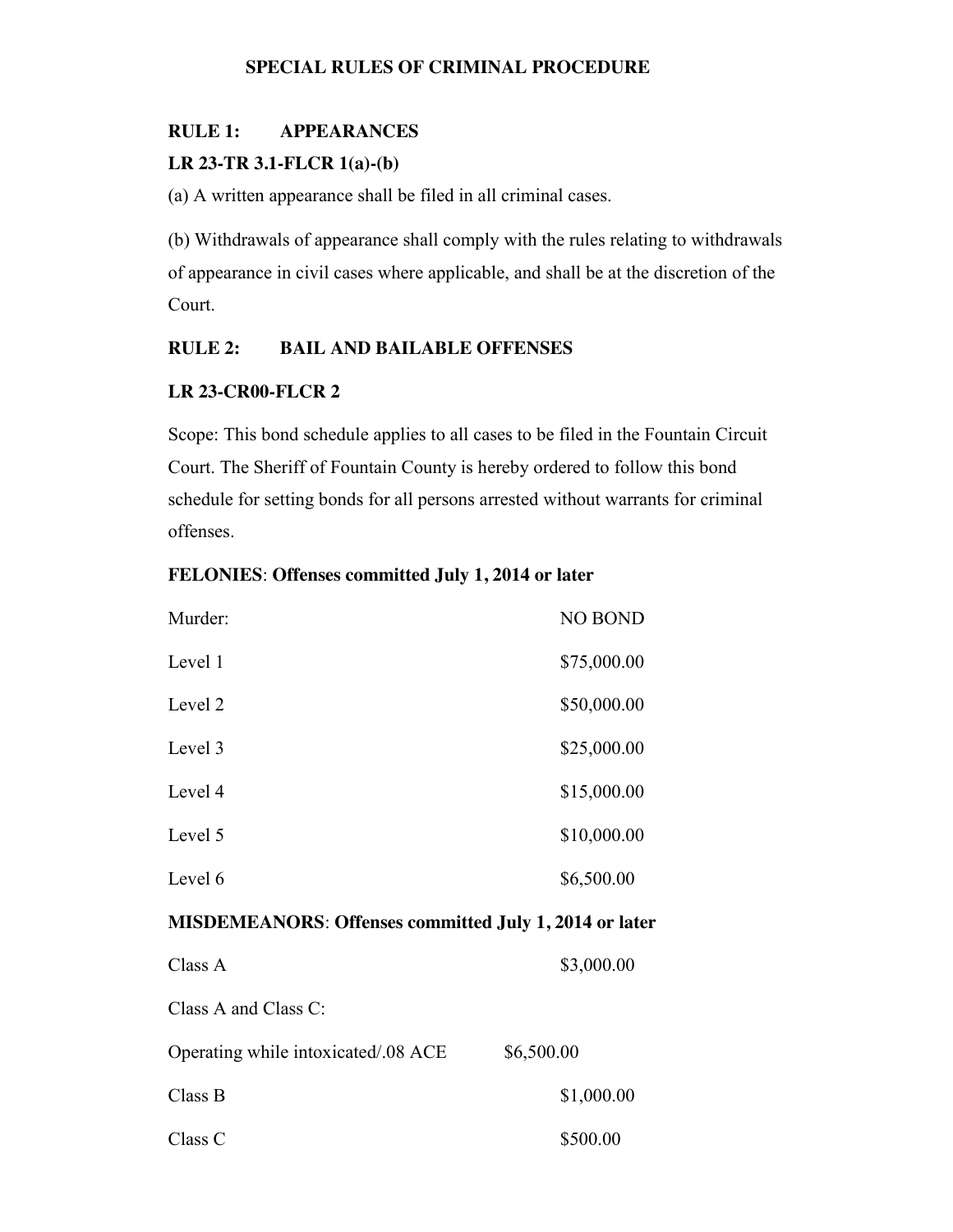**IMPAIRED PERSONS**: No person shall be released with a alcohol concentration equivalent of %.08 or higher or appears to be under the influence. Law enforcement may use the chart set out in I.C.. 35-33-1-6 to determine the minimum number of hours an impaired person should be detained prior to release pending trial.

**EXCEPTIONS**: This bond schedule shall not be used for, nor be applicable to, the following cases: Child Molesting, Vicarious Sexual Gratification, Sexual misconduct with a Minor or Rape. Individuals held on these offenses shall be brought before the Court within 48 hours of detainment for hearing and conditions of bond to be determined, including no-contact provisions.

**NO CONTACT PROVISIONS**: Pursuant to I.C. 35-33-8-3.2(a)(4), a person who is arrested for any of the following offenses: Domestic Battery, Sexual Battery or any offense where an element of physical force or the threatened use of a deadly weapon is alleged, Kidnapping, Confinement, Strangulation, Invasion of Privacy (Violation of a Protective Order), shall be held for 12 hours before release from custody, unless released sooner pursuant to a court order. The release of such person on bail shall be conditioned upon the person having no direct or indirect contact with the alleged victim of the offense. During regular court business hours the Prosecuting Attorney, alleged victim or advocate may petition for a non-contact order or ex parte protective order.

If a no-contact order is needed at times other than regular court business hours, the Prosecuting Attorney or the Sheriff may contact a Judge and request release of the arrested person on bond or an oral authorization for a no-contact order, which shall be reduced to a written no-contact order and submitted to the Judge on the next business day of the Court. Failure to seek written order may result in release of the no-contact provision. The person to get released shall be notified of the nocontact conditions of the bond with receipt acknowledged by the person.

LACK OF **IDENTIFICATION:** Any person who cannot be positively identified at book-in shall be held without bond until the person is brought before the Court for a hearing to determine bond. This includes, but is not limited to, those individuals who refuse to cooperate in their identification by refusing to be fingerprinted, individuals who possess conflicting identification, and individuals whose identifying information cannot be verified.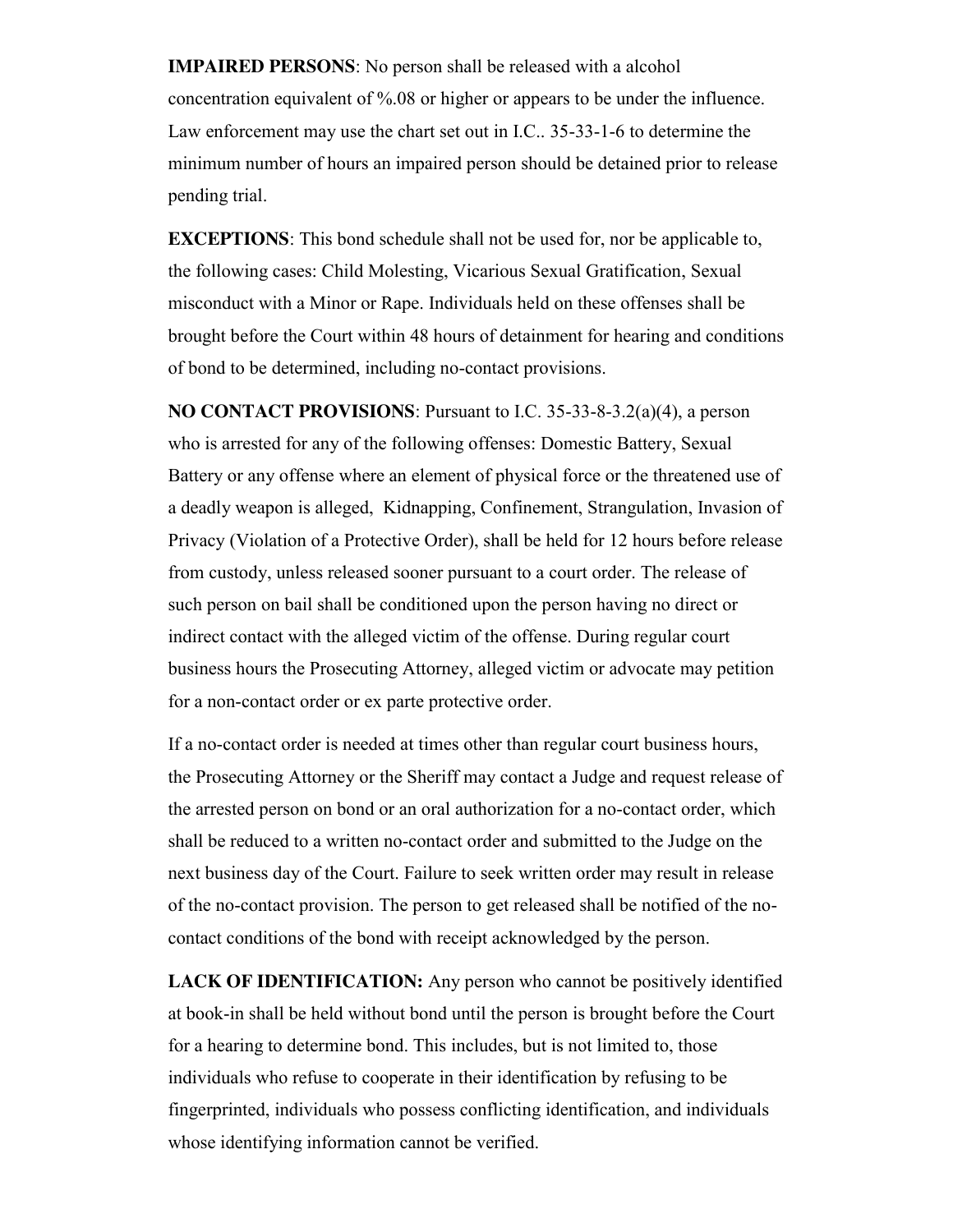#### **FELONIES: Offenses committed prior to July 1, 2014**

| Murder:                                                                            | No Bond     |
|------------------------------------------------------------------------------------|-------------|
| Class A felony                                                                     | \$75,000.00 |
| Class B felony                                                                     | \$25,000.00 |
| Class C felony                                                                     | \$15,000.00 |
| Class D felony                                                                     | \$10,000.00 |
| Class A Misdemeanor:<br>OVWI;<br>Poss. Of Marijuana;<br>Other drug related A Misd. | \$6,500.00  |
| All other Class A Misd.                                                            | \$3,000.00  |
| Class B Misdemeanor                                                                | \$1,000.00  |
| Class C Misd $10\%$ B.A.C.                                                         | \$6,500.00  |
| All other Class C Misd,                                                            | \$500.00    |

(a) These bail schedules may be modified at the discretion of the Court. If habitual offender or habitual substance offender allegations are filed, bail schedule may be modified. If multiple non-related offenses are filed in same cause number, or accused is known to be on probation or parole, this schedule may be modified.

(b) No person shall be released on his or her own recognizance without first securing authority of the Court for such release.

(c) The Sheriff shall have the authority and discretion to detain any person under the influence of intoxicating beverages or drugs until such time as that person can be safely released without danger to himself or others.

(d) An accused may post bond in any one of four ways: (1) Professional surety bond (2) Real property bond (3) Full cash bond, or (4) By depositing with the Clerk cash in an amount of 10% of the bond set by the Court, unless the Court prohibits such procedure.